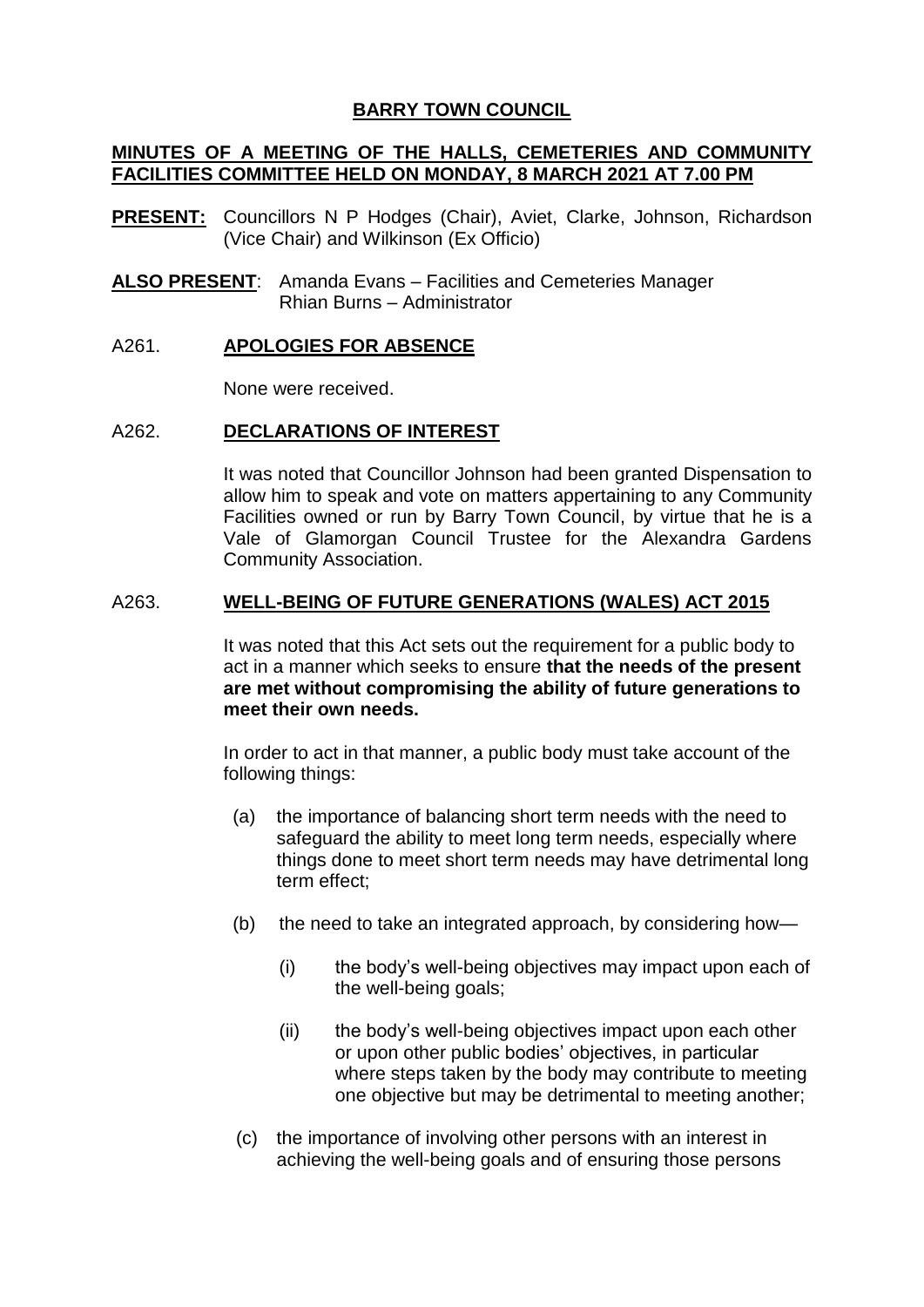reflect the diversity of the population of the part of Wales in relation to which the body exercises functions;

- (d) how acting in collaboration with any other person (or how different parts of the body acting together) could assist the body to meet its well-being objectives, or assist another body to meet its objectives;
- (e) how deploying resources to prevent problems occurring or getting worse may contribute to meeting the body's well-being objectives, or another body's objectives.

### **RESOLVED: That the Well-being of Future Generations (Wales) Act 2015 be noted.**

## A264. **TO APPROVE THE MINUTES OF AN EXTRAORDINARY MEETING OF THE HALLS, CEMETERIES AND COMMUNITY FACILITIES COMMITTEE'S MEETING HELD ON 11 JANUARY 2021**

**RESOLVED: That the minutes of the Extraordinary Meeting of the Halls, Cemeteries and Community Facilities Committee's meeting held on 11 January 2021 be approved and signed as a correct record.**

### A265. **BUDGET MONITORING REPORT DECEMBER 2020**

Members received the Committee's income and expenditure in the 2020/21 financial year as at the end of February. The Facilities and Cemeteries Manager advised that the net overspend of £5,855 was largely due to costs incurred in laying flat four large memorials for safety and extra costs incurred due to the Covid-19 pandemic.

Councillor Johnson noted that under the circumstances of the last year, the overspend was understandable, especially given the loss of income from the hire of the community halls.

Members wished to record their thanks to staff for their work in ensuring the budget was adhered to as much as possible.

**RESOLVED: That the budget monitoring report for February 2021 noting the projected net overspend (deficit for the year) of £5,855 in 2020/21.**

### A266. **TREES/FENCE UPDATE**

The Facilities and Cemeteries Manager advised that two new members of staff had been recruited to join the Cemetery Team – a Trainee Cemetery Operative and a Gardener, who would largely be responsible for Cemetery Approach Gardens.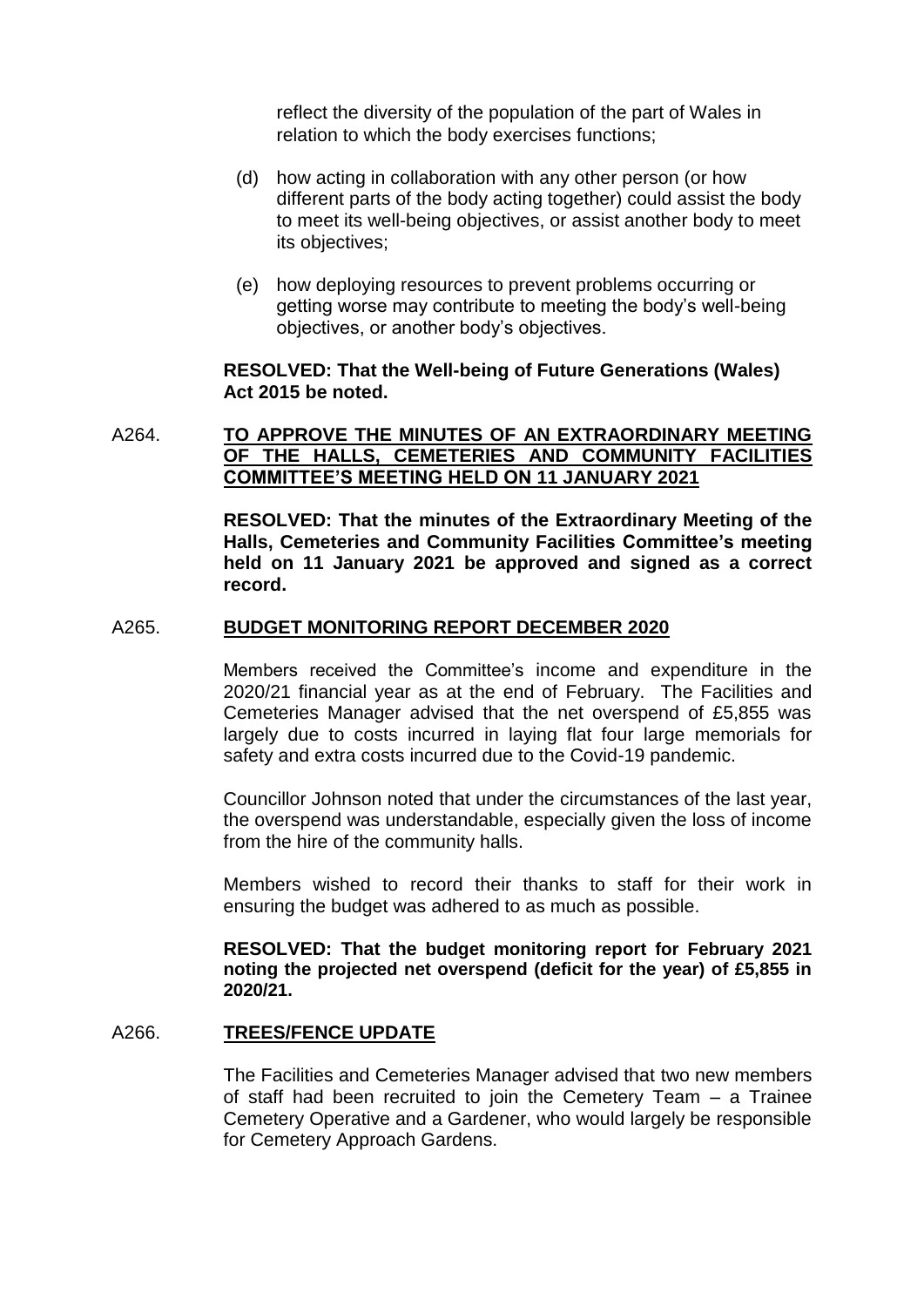She advised Members that the trees along the boundary with St Andrews Road had now been removed and the ground restored. She asked members to advise their availability for a site visit with the fence contractor.

## **RESOLVED:**

- **1. That the verbal update be received and noted.**
- **2. That the Facilities and Cemeteries Manager arranges a site visit for Members with the fencing contractor.**

### A 267. **TRANSFER OF EXCLUSIVE RIGHT OF BURIAL (1212 - 1221 INCLUSIVE)**

**RESOLVED: That in accordance with Standing Order 27(a), authority be given for the Council's Common Seal to be applied to Transfer Deeds numbered 1212 - 1221 inclusive, granting the transfer of Exclusive Right of Burial to those named on each transfer request.** 

## A 268. **GRANTS OF EXCLUSIVE RIGHT OF BURIAL (13788 - 13799 INCLUSIVE)**

**RESOLVED: That in accordance with Standing Order 27(a), authority be given for the Council's Common Seal to be applied to Deeds of Exclusive Right of Burial numbered 13788 - 13799 inclusive, granting the Exclusive Right of Burial to those named.** 

### A 269. **DATE OF NEXT MEETING**

**RESOLVED: That the next meeting of the Halls, Cemeteries & Community Facilities Committee will be confirmed at the Annual Meeting of Full Council to be held on 17 and 18 May 2021.**

### A 270. **EXCLUSION OF THE PRESS AND PUBLIC**

**RESOLVED: In accordance with section 1(2) of the Public Bodies (Admission to Meetings) Act 1960, in view of the confidential nature of the business about to be transacted, it is advisable in the public interest that the press and public are excluded from the remainder of the meeting.**

### A271. **ENHANCED SERVICES**

Members were provided with an update on providing extra services at Merthyr Dyfan Cemetery. The Cemetery and Facilities Manager provided members with costings and quotes from florists for the supply of flowers.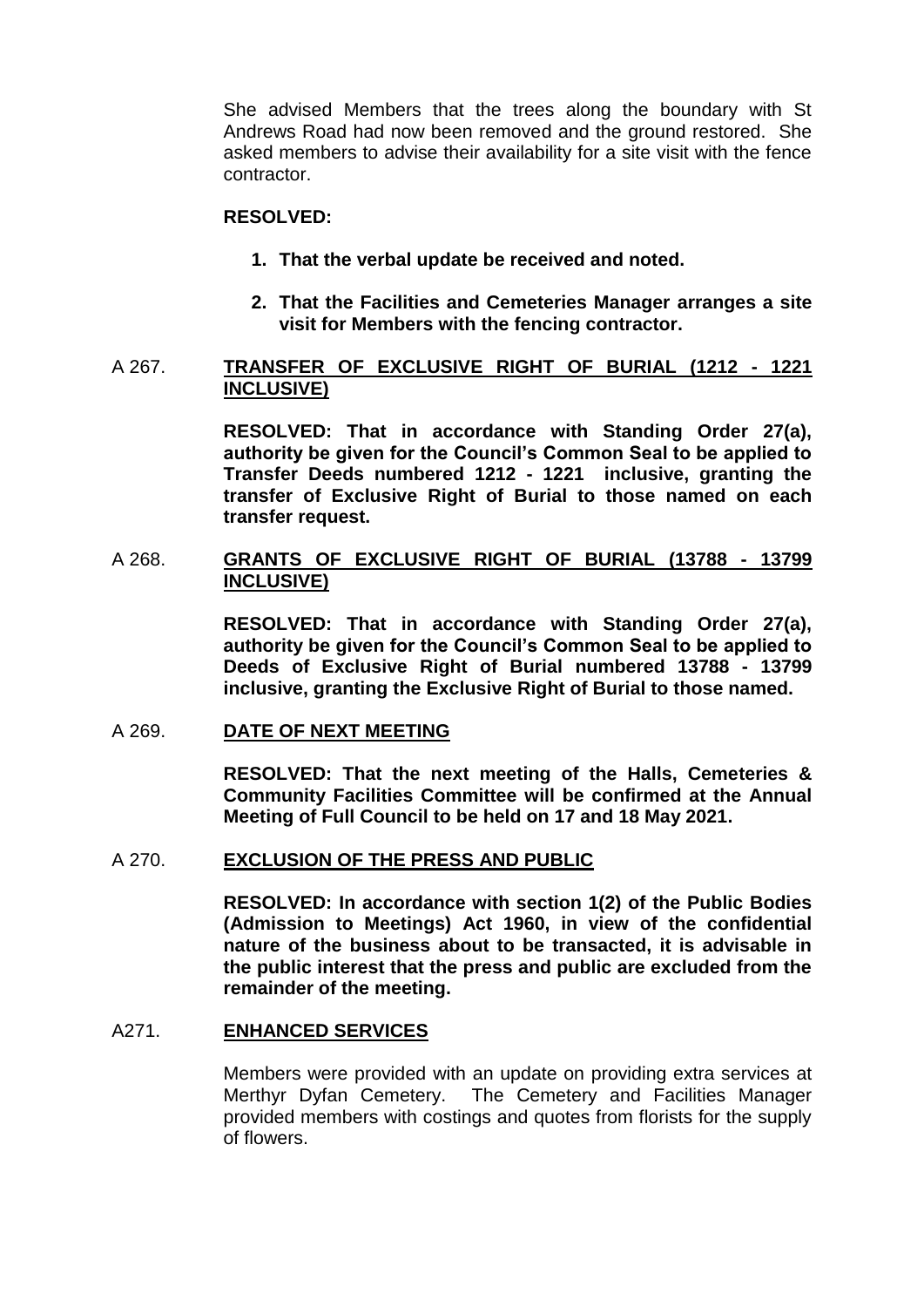Members discussed the various options for pricing with the Facilities and Cemeteries Manager noting that it had been her intention to keep the pricing structure as cost neutral as possible in providing this service.

### **RECOMMENDED:**

- **1. To a meeting of the Finance, Policy and General Purposes Committee to be held on 19 April 2021 that an enhanced service is introduced based on the costings provided.**
- **2. That both flower laying and grave care services be introduced.**
- **3. That the supplier of quote number three be approached a first choice and supplier of quote number four be second choice.**

### **RESOLVED:**

- **1. That the services be introduced for a trial period of one year and that take up and feasibility is reviewed at the end of this period.**
- **2. That the service be allowed to grow slowly to allow feasibility to be monitored.**

### A272. **TREES**

Members received an update on the tree enquiries from the members of the public. The Facilities and Cemeteries Manager advised that she had created a leaflet to distribute to households neighbouring Merthyr Dyfan Cemetery in order to highlight the Councils responsibilities and householders' rights concerning boundary trees.

Councillor Johnson requested that a small section regarding tree roots be added to the leaflet. Councillor Clarke raised a concern that if tree roots were cut by householders it could potentially render the tree concerned unstable.

Members received a request from Barry and District Soroptomist group requesting that they be involved in the planting of the trees along the boundary with St Andrews Road. Members felt that this work should be undertaken by the Cemetery Team. Members noted that the Barry and District Soroptomist group would be very welcome to plant a tree commemorating the 100<sup>th</sup> anniversary of the Soroptomist International of Great Britain and Ireland organisation.

### **RESOLVED:**